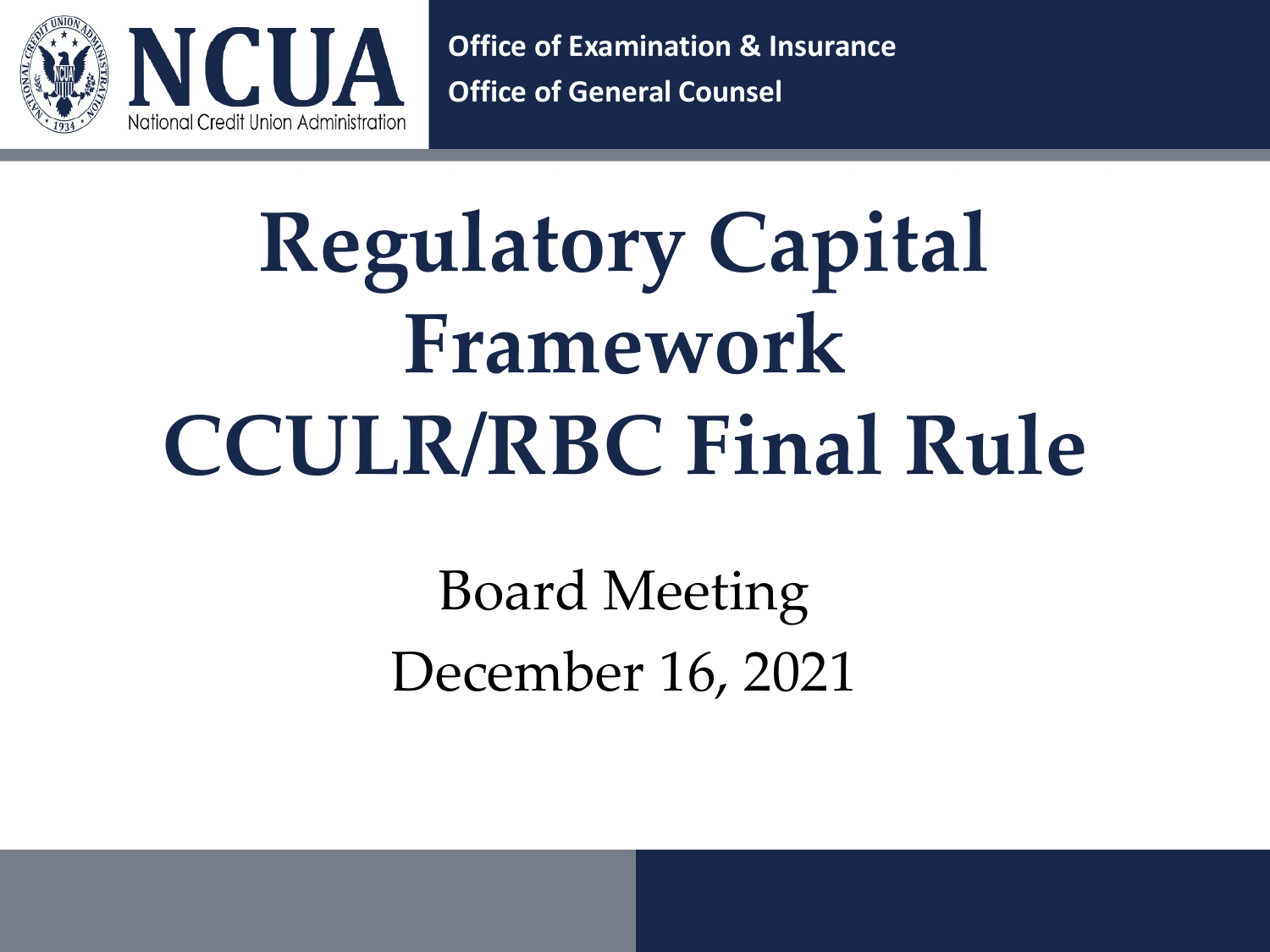## **CCULR/RBC – Final Rule**

- 1. Will simplify the risk-based capital (RBC) requirements for eligible complex credit unions.
- 2. Modeled on the Community Bank Leverage Ratio (CBLR) established by the federal banking agencies.
- 3. The CCULR would relieve complex credit unions that satisfy specified eligibility criteria from having to calculate the risk-based capital ratio. In exchange, the credit union would be required to maintain a higher net worth ratio than otherwise required for well-capitalized classification.
- 4. The Board delayed the RBC rule in 2019 for analysis on several items.
- 5. The CCULR and RBC regulatory capital framework will be effective on January 1, 2022.
- 6. Includes amendments to the 2015 Final Rule.

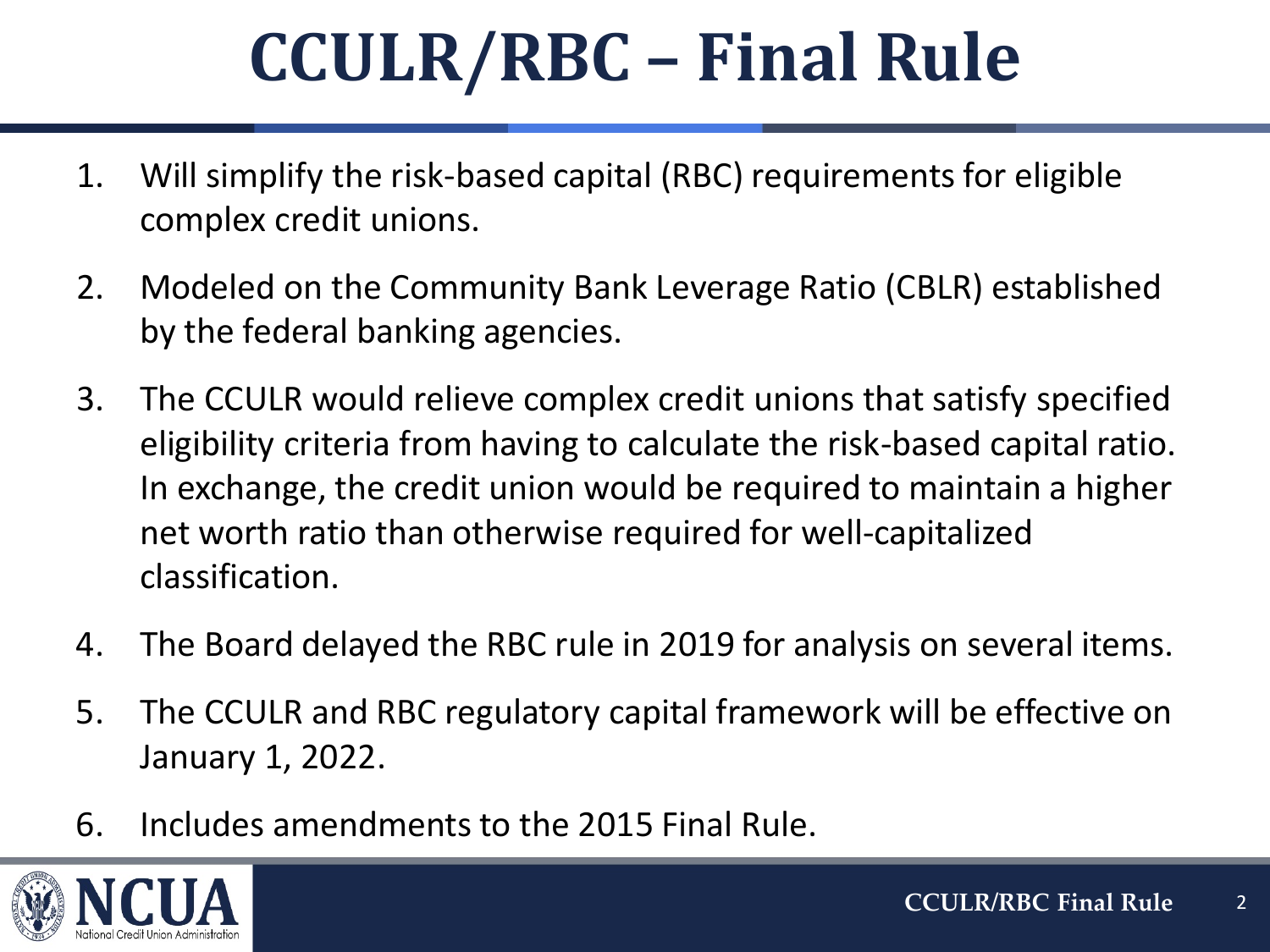## **Summary of Comments Received**

The CCULR/RBC NPR was published in the Federal Register on August 16, 2021, for a 60-day comment period. NCUA received 21 comment letters.

Many of the commenters supported the goal of providing a simplified, alternative measure of capital adequacy, however, most commenters expressed some concerns about specific aspects of the proposal, including:

- The effective date of CCULR,
- Goodwill as a qualifying criteria,
- Using the NWR for the CCULR framework,
- Setting CCULR at 10 percent instead of 9 percent,
- The 2-year transition period,
- The reporting requirements when exiting the CCULR framework, and
- The treatment of goodwill and MSAs in the RBC rule.

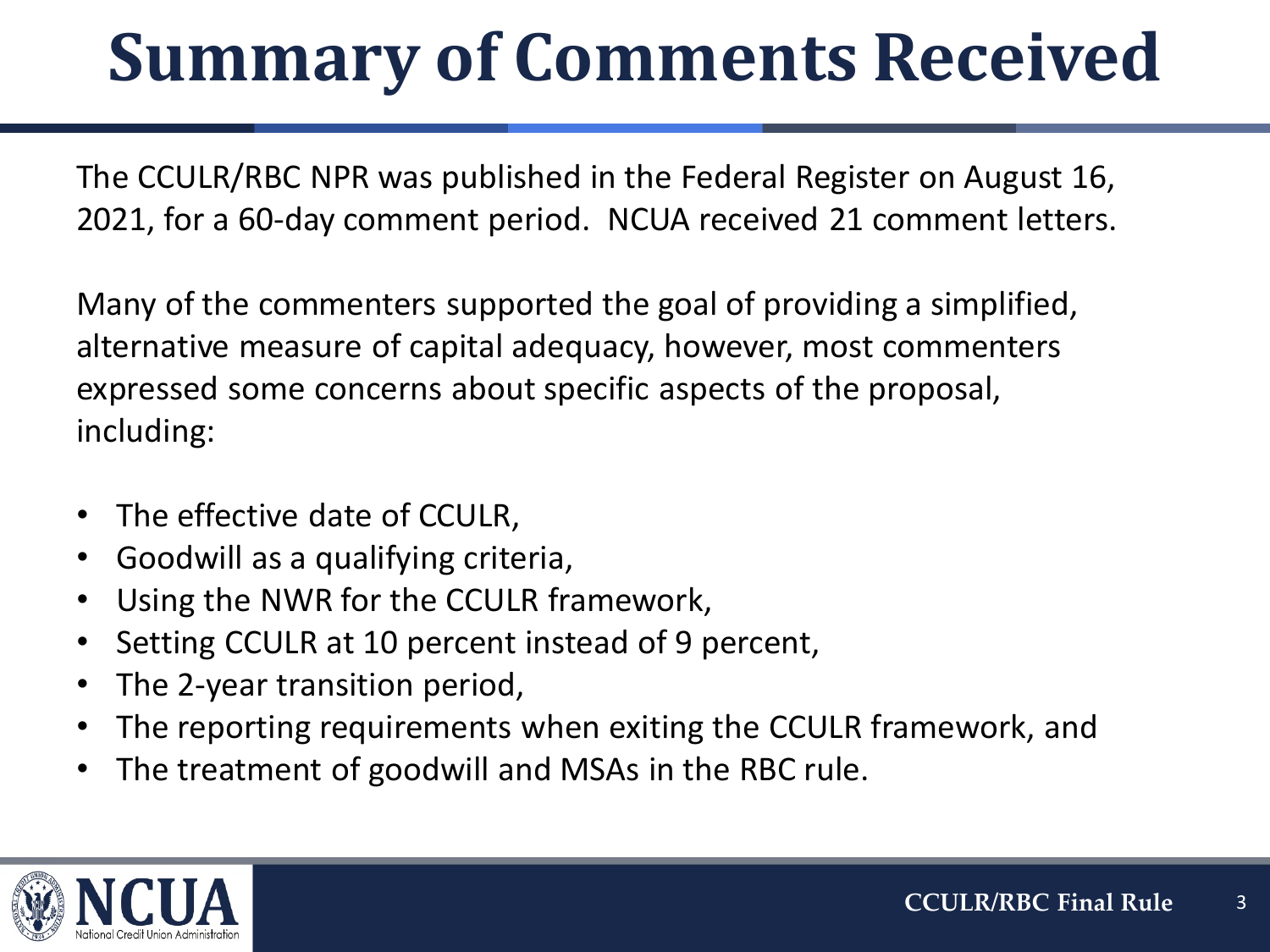## **CCULR – Final Rule Changes**

| #                       | <b>CCULR Items</b>                                                                           | <b>Final Rule Changes from Proposed Rule</b>                                                    |
|-------------------------|----------------------------------------------------------------------------------------------|-------------------------------------------------------------------------------------------------|
| $\mathbf{1}$            | Scope of CCULR Framework to all Complex credit<br>unions (Assets greater than \$500 million) | No changes                                                                                      |
| $2^{\circ}$             | <b>CCULR Ratio</b>                                                                           | Modified to 9% or greater with no transition,<br>from 10% with 2-year transition starting at 9% |
| $\overline{\mathbf{3}}$ | Eligibility items for OBS exposures and Trading<br>Assets/Liabilities                        | No changes                                                                                      |
| $\overline{4}$          | Eligibility item for Goodwill of 2% or less of total<br>assets                               | <b>Modified to exclude Supervisory Merger</b><br>Goodwill                                       |
| 5                       | Opting into the CCULR framework (meet all<br>requirements)                                   | No changes                                                                                      |
| 6                       | <b>Opting out Notification Requirements (Voluntary</b><br>and Involuntary)                   | <b>Modified to remove the Notification</b><br>requirements                                      |
| 7                       | Grace Period of two quarters when not meeting<br>Eligibility                                 | Modified to include a Grace Period for<br><b>Supervisory Mergers</b>                            |
| 8                       | <b>Reservation of Authority</b>                                                              | No changes                                                                                      |

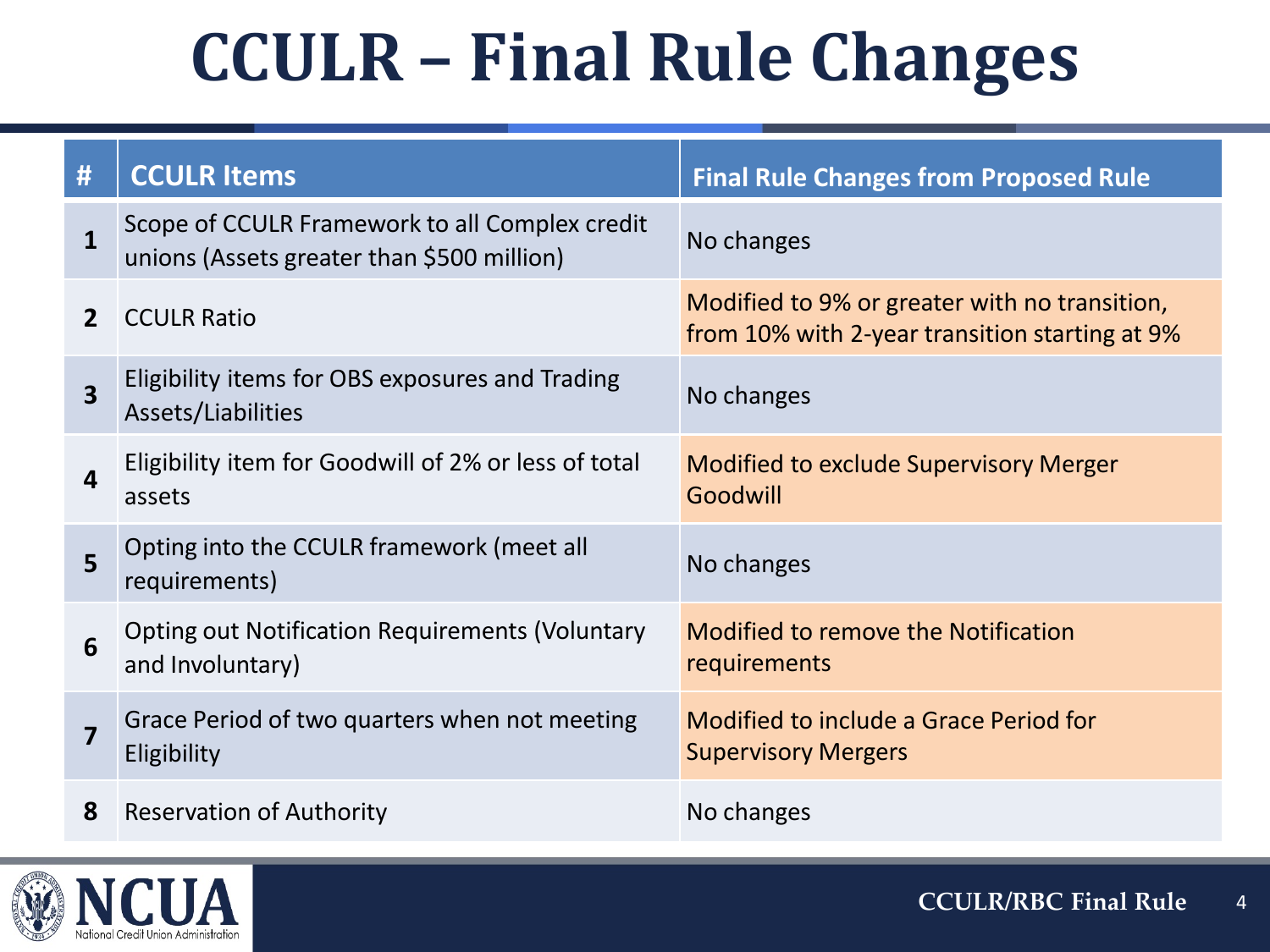## **CCULR Final Rule**

- 1. Option for Complex Credit Unions that meet the eligibility requirements
- 2. The CCULR threshold ratio is set at 9% or greater with no transition
- 3. Complex Credit Unions can opt into or opt out of the CCULR framework at any quarter
- 4. Complex Credit Unions who fail to meet the eligibility requirements after opting into the CCULR framework will have a two-quarter grace period to meet the requirements

The primary components of the CCULR are similar to the federal banking agencies CBLR

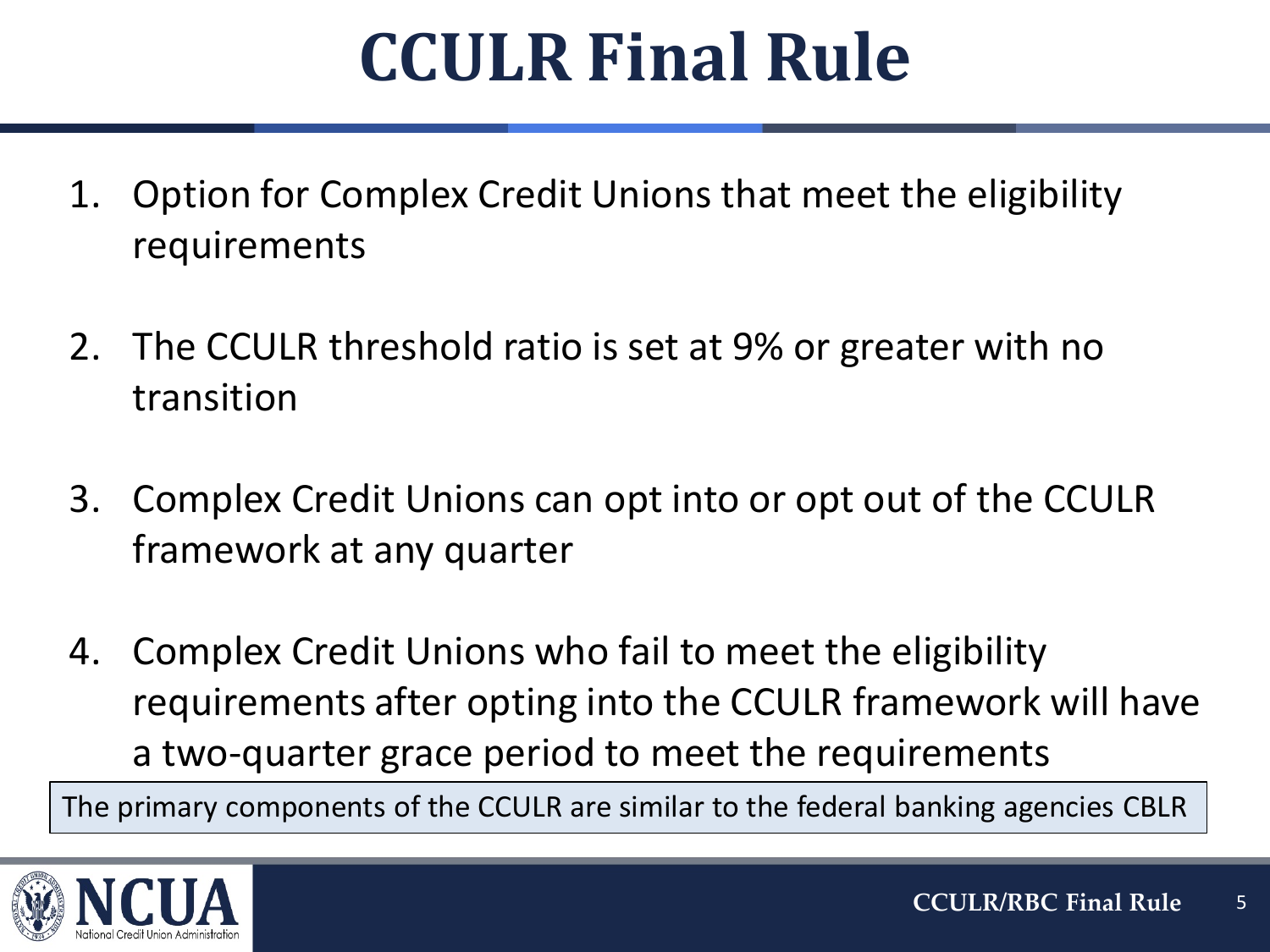### **RBC – Final Rule Changes**

| #              | <b>Material RBC Change Items</b>                                                              | <b>Final Rule</b>                                                             |
|----------------|-----------------------------------------------------------------------------------------------|-------------------------------------------------------------------------------|
| $\mathbf{1}$   | MSA Numerator Deduction when > 25% of RBC Numerator                                           | No changes                                                                    |
| 2 <sup>1</sup> | Asset Securitization issued by Credit Unions - Risk Weights                                   | No changes                                                                    |
| $\mathbf{3}$   | Paycheck Protection Program - Asset Risk Weights                                              | No changes                                                                    |
| $\overline{4}$ | Supranational Organizations and Multilateral Development<br><b>Banks - Asset Risk Weights</b> | No changes                                                                    |
| 5              | Off-Balance Sheet Exposure Credit Equivalents and Risk<br><b>Weights</b>                      | No changes                                                                    |
| 6              | Supervisory Goodwill exclusion (Expiration date)                                              | <b>Remove expiration date</b><br>of Supervisory Goodwill<br>exclusion of 2029 |

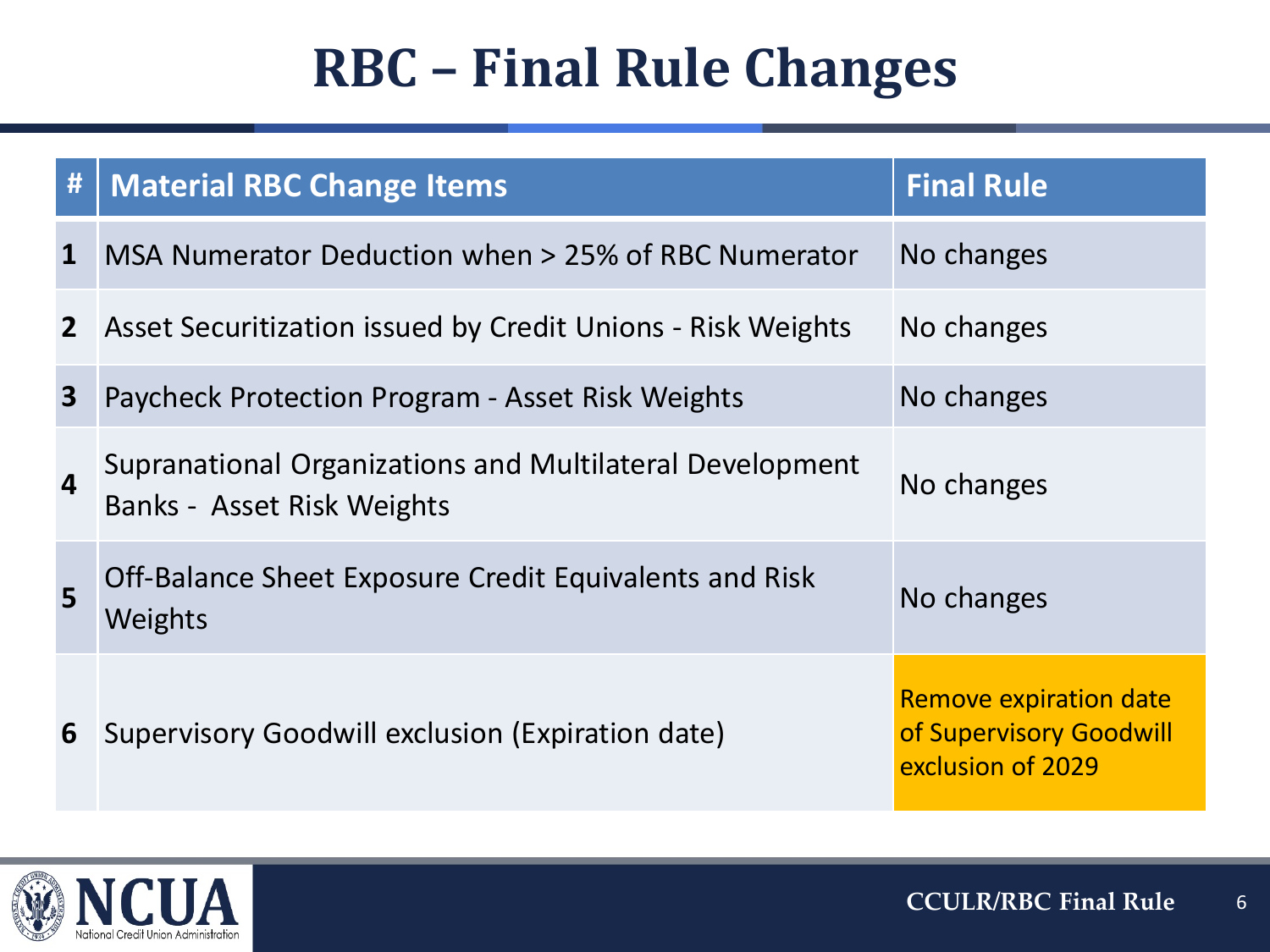### **PCA Framework for FICUs- Starting in 2022**

|                                   | <b>Net Worth Ratio</b> | <b>Risk-Based</b><br><b>Capital Ratio</b> | <b>CCULR</b>  |
|-----------------------------------|------------------------|-------------------------------------------|---------------|
| Well capitalized                  | 7% or greater          | 10% or greater                            | 9% or greater |
| Adequately capitalized            | 6%-6.99%               | 8% or greater                             | N/A           |
| Undercapitalized                  | 4%-5.99%               | Less than 8%                              | N/A           |
| Significantly<br>undercapitalized | 2%-3.99%               | N/A                                       | N/A           |
| Critically<br>undercapitalized    | Under 2%               | N/A                                       | N/A           |

- Net worth ratio is the only measure for credit unions with \$500 million or less in assets (not including new credit unions)
- NWR/RBC is the binding constraint for complex credit unions

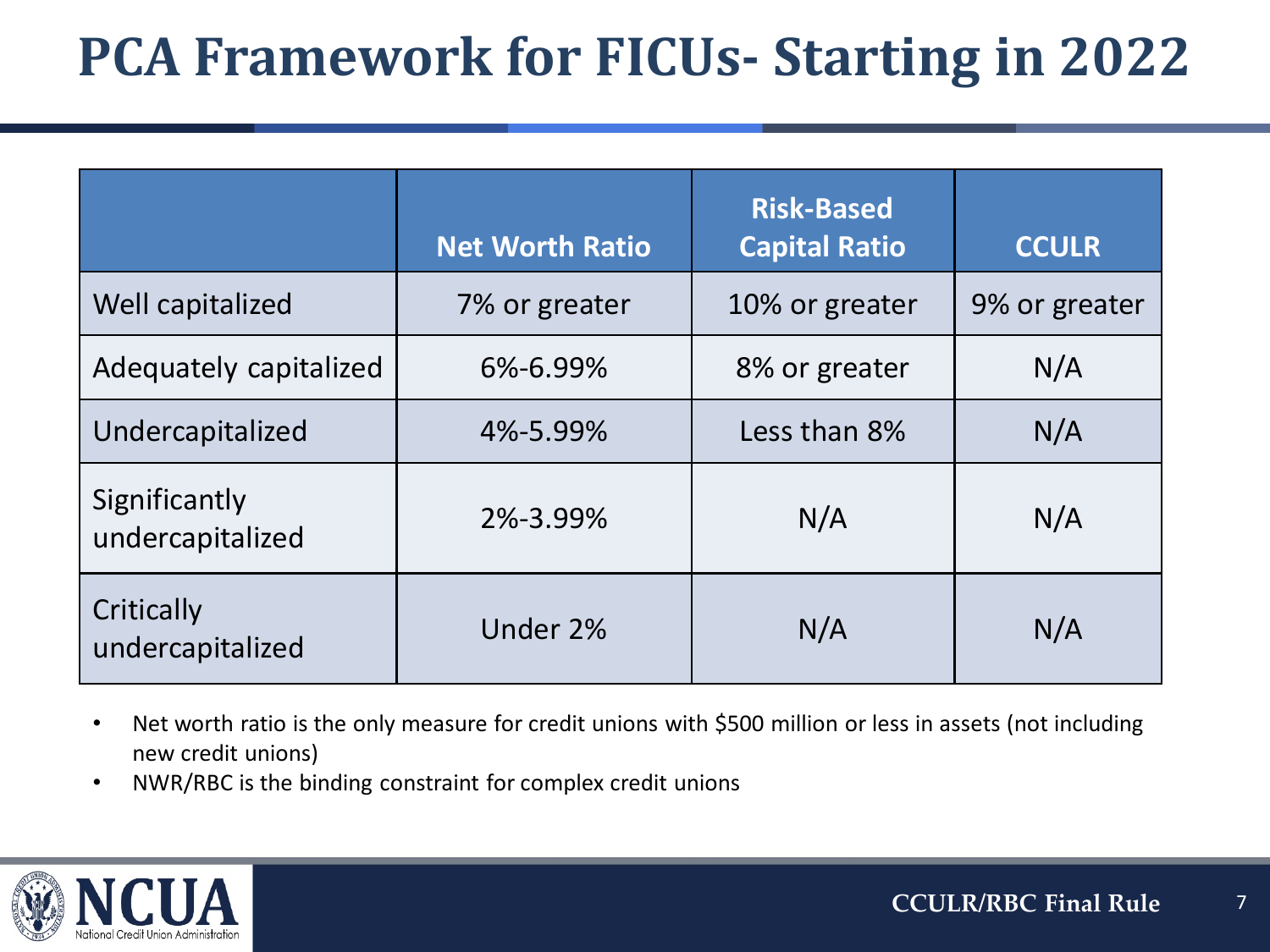#### **Call Report Illustration - CCULR**

#### **SCHEDULE H**

**Complex Credit Union Leverage Ratio (CCULR)** 

Back to Navigation Page

#### CCULR Election - Complete this schedule ONLY IF the credit union is eligible, qualified, and electing to opt-in to the Complex Credit Union Leverage Ratio (CCULR)

| <b>Election</b>                                                                                              |  | <b>Account</b> |
|--------------------------------------------------------------------------------------------------------------|--|----------------|
| Is your credit union eligible, qualified, and electing to opt-in to the Complex Credit Union Leverage Ratio? |  | <b>LR0001</b>  |

| <b>Eligibility</b>                                                                    |  | <b>Account</b> |
|---------------------------------------------------------------------------------------|--|----------------|
| Total Assets (Credit unions with total assets greater than or equal to \$500,000,000) |  | 010            |
| 3. Net Worth Ratio (Credit unions with a net worth ratio of 9% or greater)            |  | 000<br>ສສເ     |

| <b>Qualifying Criteria (See Instructions)</b> |                                                                                 | <b>Input</b> | <b>Account</b> | Ratio | <b>Account</b> |
|-----------------------------------------------|---------------------------------------------------------------------------------|--------------|----------------|-------|----------------|
|                                               | Off-Balance sheet exposures (Requires 25% or less of Total Assets)              |              | <b>LR0002</b>  |       | <b>LR0003</b>  |
|                                               | 5. Trading Assets and Trading Liabilities (Requires 5% or less of Total Assets) |              | <b>LR0004</b>  |       | <b>LR0005</b>  |
|                                               | 6. Goodwill and Other Intangible Assets (Requires 2% or less of Total Assets)   |              | <b>LR0006</b>  |       | <b>LR0007</b>  |